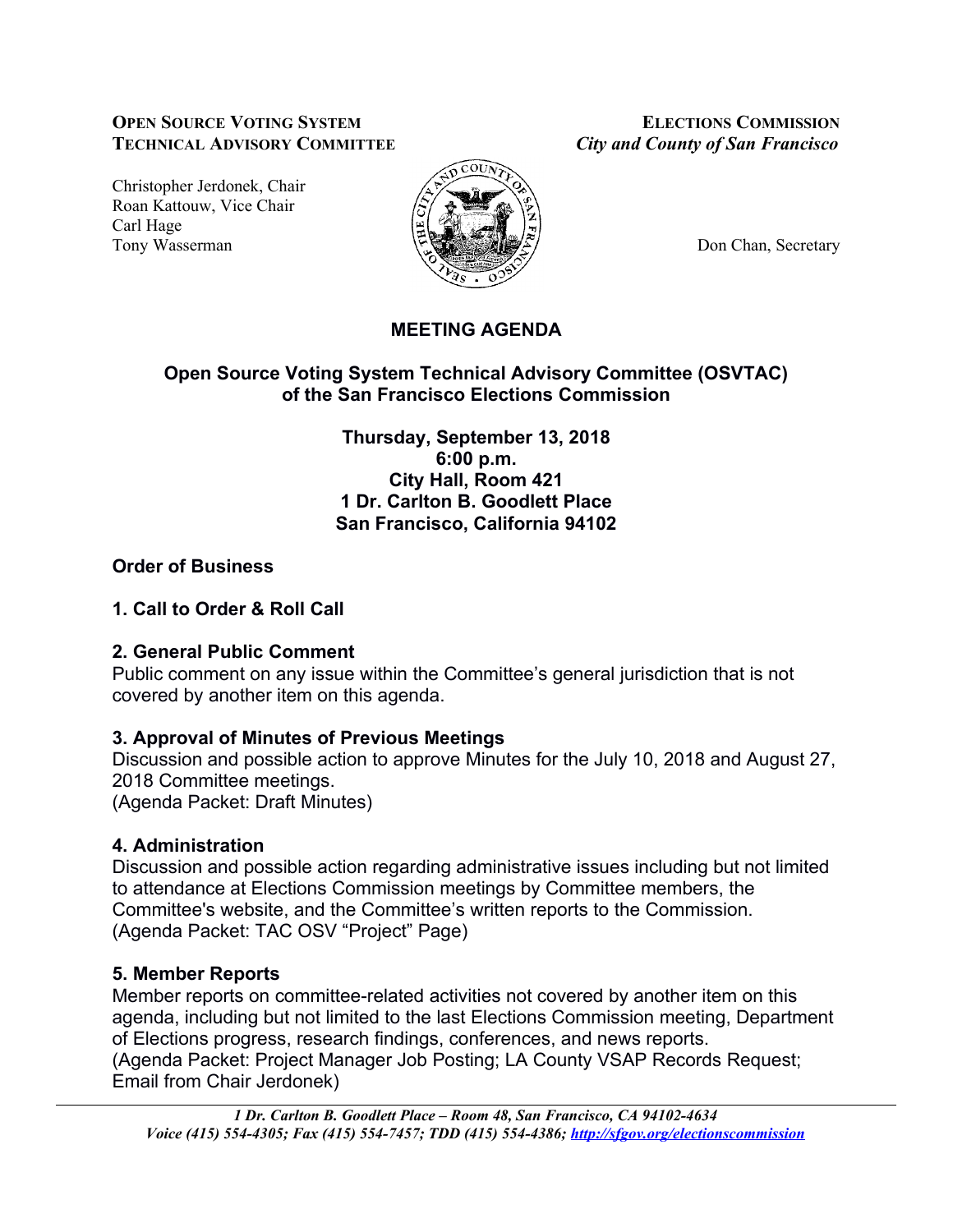#### **6. Voting System Component Development**

Discussion and possible action regarding OSVTAC developing and/or facilitating the development of one or more voting system components as a proof of concept.

### **7. Committee Recommendations**

Discussion and possible action regarding Committee recommendations on the subjects of requirements, open source, software development processes, software architecture and design, hardware, intellectual property, and testing.

#### **8. Topics for future discussion**

Discussion and possible action regarding topics for future discussion.

### **Adjournment**

There will be an opportunity for public comment on each agenda item.

Materials contained in the Commission packets for meetings are available for inspection and copying during regular office hours at the Department of Elections, City Hall Room 48. Materials are placed in the Elections Commission's Public Binder no later than 72 hours prior to meetings. Any materials distributed to members of the Elections Commission within 72 hours of the meeting or after the agenda packet has been delivered to the members are available for inspection at the Department of Elections, City Hall Room 48, in the Commission's Public Binder, during normal office hours.

**Cell phones, pagers and similar sound-producing electronic devices:** The ringing of and use of cell phones, pagers and similar sound-producing electronic devices are prohibited at this meeting. The Chair may order the removal from the meeting room of any person responsible for the ringing or use of a cell phone, pager, or other similar sound-producing electronic devices.

**Disability Access:** The meeting will be held in Room 421, City Hall, 1 Dr. Carlton B. Goodlett Place, San Francisco, CA. The meeting room is wheelchair accessible. The nearest accessible BART station is Civic Center (Market/Grove/Hyde Streets). Accessible MUNI Metro lines are the F, J, K, L, M, N, T (exit at Civic Center or Van Ness Stations). MUNI bus lines also serving the area are the 5, 5R, 6, 7, 7R, 7X, 9, 9R, 19, 21, 47, and 49. For more information about MUNI accessible services, call 311, call (415) 701-4485, or visit [http://www.sfmuni.com.](http://www.sfmuni.com/) There is accessible curbside parking adjacent to City Hall on Grove Street and Van Ness Avenue and in the vicinity of the Veterans Building at 401 Van Ness Avenue adjacent to Davies Hall and the War Memorial Complex.

To obtain a disability-related modification or accommodation, including auxiliary aids or services, to participate in a meeting, please contact the Department of Elections at least 48 hours before the meeting, except for Monday meetings, for which the deadline is 4:00 p.m. the previous Friday. Late requests will be honored, if possible. Services available on request include the following: American sign language interpreters or the use of a reader during a meeting, a sound enhancement system, and/or alternative formats of the agenda and minutes. Please contact the Department of Elections at (415) 554-4375 or our TDD at (415) 554-4386 to make arrangements for a disability-related modification or accommodation.

**Chemical-Based Products:** In order to assist the City's efforts to accommodate persons with severe allergies, environmental illnesses, multiple chemical sensitivity or related disabilities, attendees at public meetings are reminded that other attendees may be sensitive to various chemical-based products. Please help the City accommodate these individuals.

**KNOW YOUR RIGHTS UNDER THE SUNSHINE ORDINANCE (Chapter 67 of the San Francisco Administrative Code):** Government's duty is to serve the public, reaching its decisions in full view of the